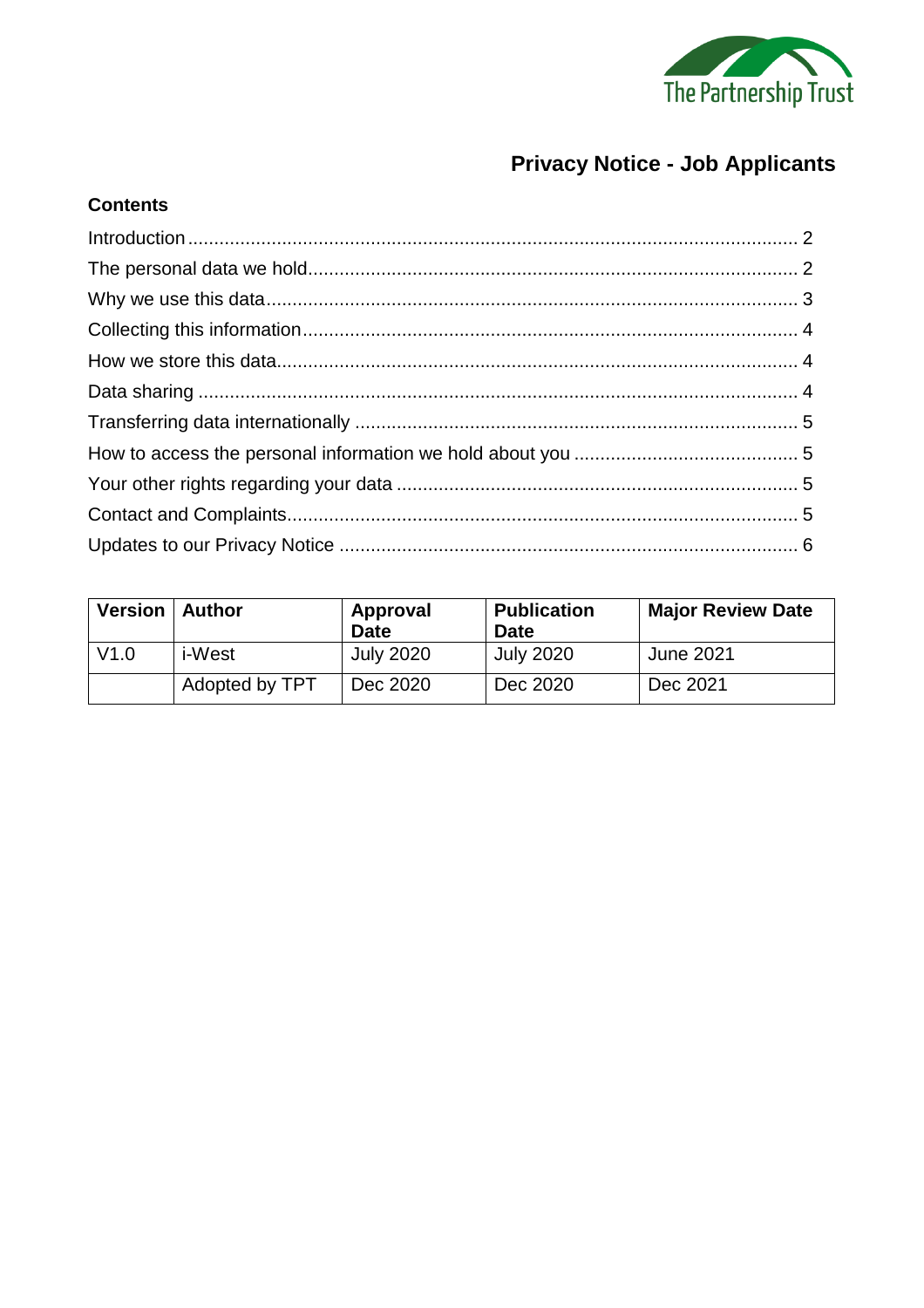

#### <span id="page-1-0"></span>**Introduction**

Under data protection law, individuals have a right to be informed about how the Trust and the schools within it use any personal data that we hold about them. We comply with this right by providing 'privacy notices' (sometimes called 'fair processing notices') to individuals where we are processing their personal data.

This Privacy Notice explains how we collect, store and use personal data about individuals applying for jobs at our schools or the central Trust. The overarching Privacy Notice detailing how we process data generally may be found on our Trust website and the website of our schools.

We, The Partnership Trust are the 'data controller' for the purposes of data protection law.

Our Data Protection Officer is provided by i-West (see 'Contact us' below).

Successful candidates should refer to our privacy notice for the workforce for information about how their personal data is collected, stored and used.

#### <span id="page-1-1"></span>**The personal data we hold**

We process data relating to those applying to work at our Trust. Personal data that we may collect, use, store and share (when appropriate) about you includes, but is not restricted to:

- Application forms
- Contact details
- Copies of right to work and identity documentation
- References
- Evidence of qualifications
- Employment records, including work history, job titles, training records and professional memberships
- CCTV footage
- We may live stream interviews via an online platform, we will advise you if it is to be recorded

We may also collect, store and use information about you that falls into "special categories" of more sensitive personal data:

- racial or ethnic origin
- political opinions
- religious or philosophical beliefs
- trade union membership
- genetic data
- biometric data for the purpose of uniquely identifying a natural person
- data concerning health; or
- data concerning a natural person's sex life or sexual orientation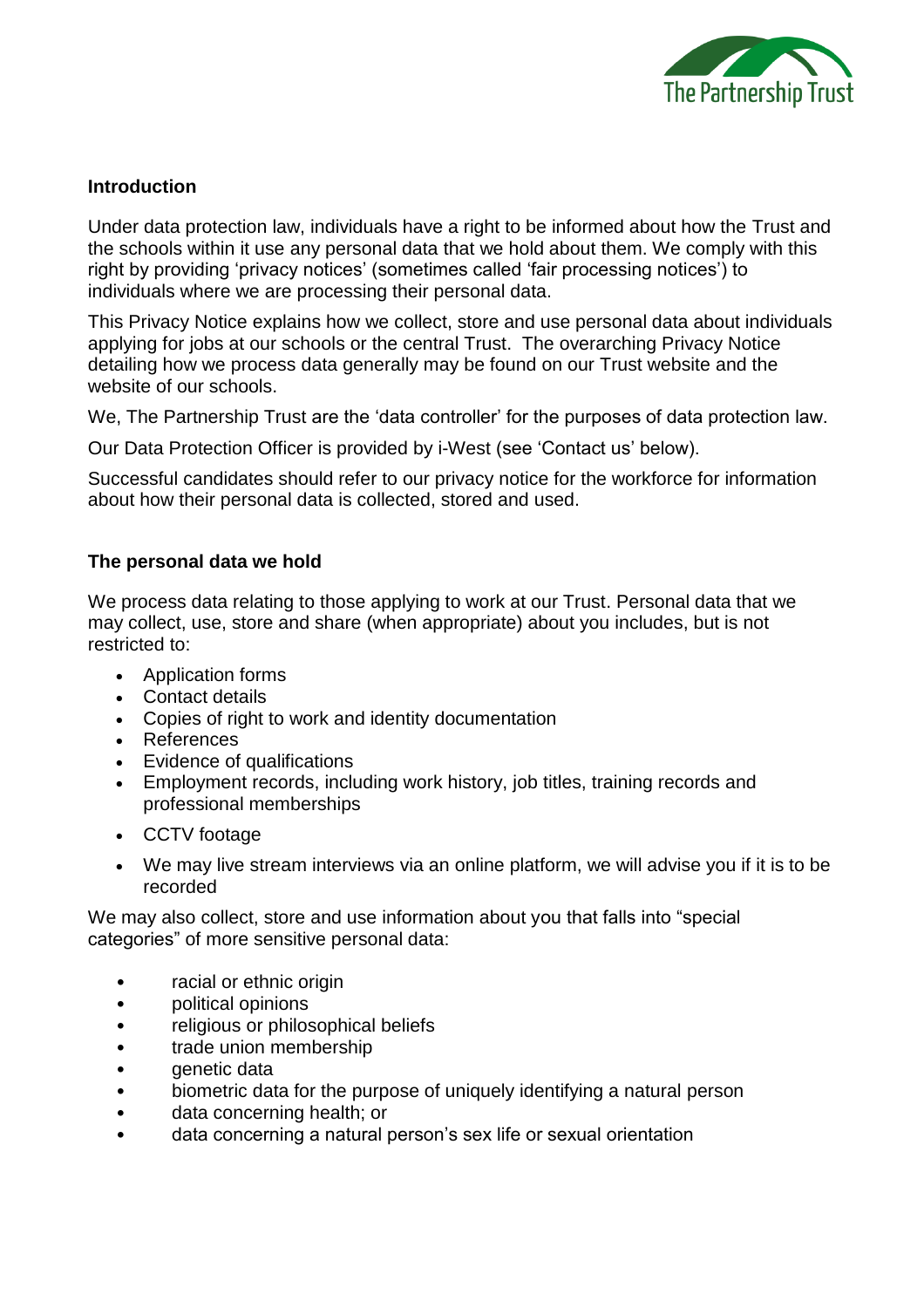

We may process data about criminal convictions or offences. This will usually be where such processing is necessary to carry out our obligations, to exercise our rights, to look after our students and staff or to support the police and other relevant agencies.

We will only use information about criminal convictions or offences where the law allows us to. Usually this will either be either on the basis of our legal obligations in relation to safeguarding, preventing fraud, health and safety or with your consent. We also need to identify the relevant condition for the processing, this will usually be substantial public interest. We do not retain DBS certificates beyond a period of 6 months.

Please refer to our Special Categories of Personal Data Policy in our Data Protection Policy for further information as to how we process this.

#### <span id="page-2-0"></span>**Why we use this data**

The purpose of processing this data is to aid the recruitment process by:

- Enabling us to establish relevant experience and qualifications and information provided to assist us to appoint the most suited candidate for the advertised position
- Facilitating safe recruitment, as part of our safeguarding obligations towards pupils
- Enabling equalities monitoring
- Ensuring that appropriate access arrangements can be provided for candidates that require them

We only collect and use personal information about you when the law allows us to. Most commonly to:

- Take steps to enter into a contract (e.g. employment contract with you)
- Comply with a legal obligation
- Carry out a task in the public interest

Less commonly, we may also use personal information about you where:

- You have given us consent to use it in a certain way
- We need to protect your vital interests (or someone else's interests)

Where we process more sensitive data (known as special category personal data) on you we need an additional legal basis. The bases we mainly use are:

- Legal obligation
- Substantial public interest:
	- o Statutory and government purposes (e.g. Ofsted, DfE)
	- $\circ$  Equality of opportunity or treatment
	- o Preventing and detecting unlawful acts
	- o Preventing fraud
	- o Support for individuals with a particular disability or medical condition
- Explicit consent
- For the purpose of medical diagnosis and prevention (e.g. School nurse Team, ensuring staff are aware of allergies)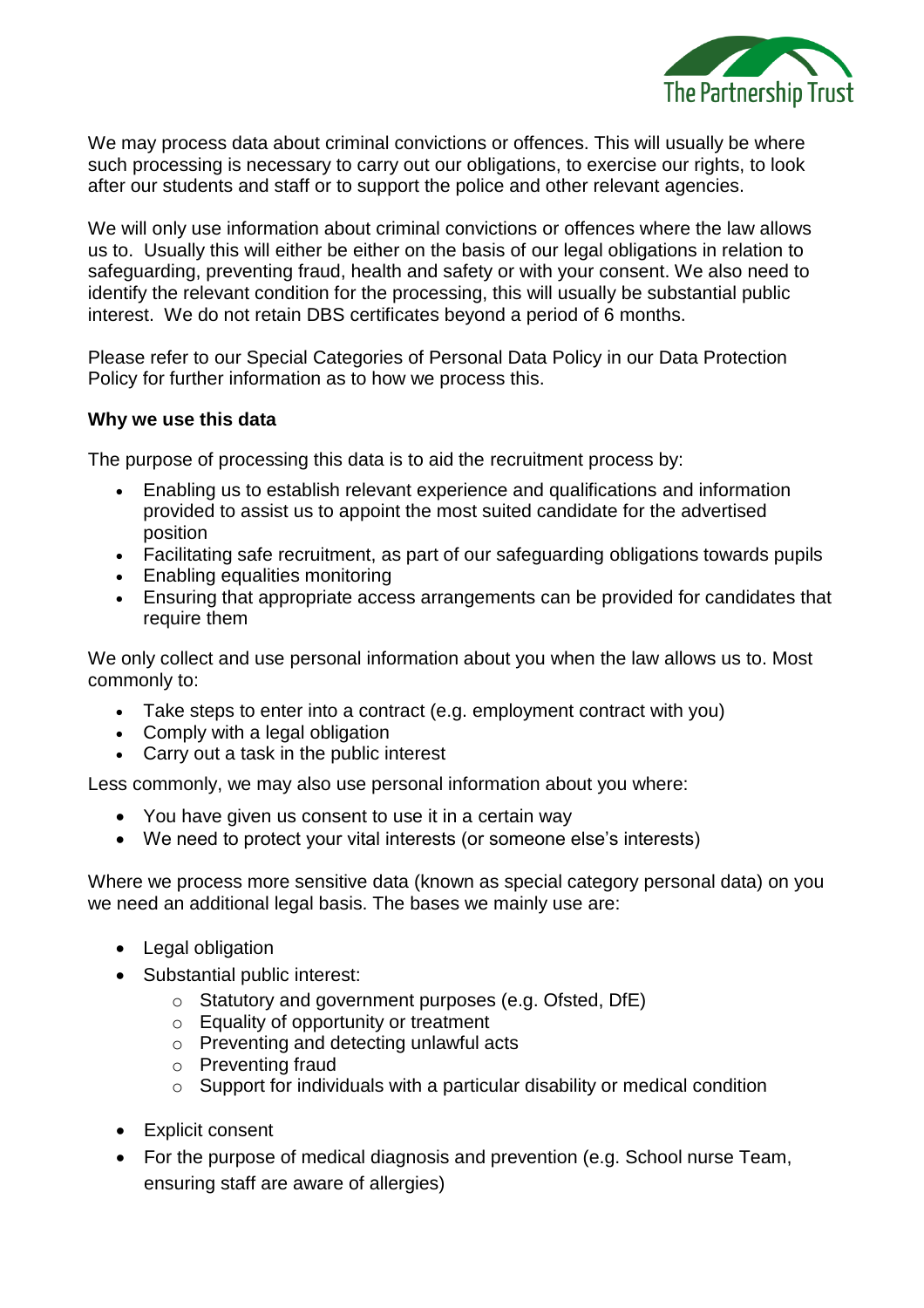

 To maintain your vital interests where you are physically or legally incapable of giving consent (e.g. where you are unconscious and in need of medical assistance), and where your health data is then shared)

Where you have provided us with consent to use your data, you may withdraw this consent at any time. In such cases, we will cease to process the data. We will make this clear when requesting your consent and explain how you go about withdrawing consent if you wish to do so.

Some of the reasons listed above for collecting and using personal information about you overlap, and there may be several grounds which justify the Trust and its schools' use of your data.

# <span id="page-3-0"></span>**Collecting this information**

As part of the recruitment process we are required to collect certain information from you to comply with our legal responsibilities, and mandatory fields on application forms must be fully completed. However, in some instances you can choose whether to provide some information to us, for example information required in connection with equal opportunities monitoring. Whenever we seek to collect information from you, we make it clear whether you must provide this information (and if so, what the possible consequences are of not complying), or whether you have a choice.

#### <span id="page-3-1"></span>**How we store this data**

Personal data we collect as part of the job application process is stored in line with our data retention policy, which is available upon request. For unsuccessful candidates the information is retained for 6 months after the date of the application . For successful candidates this is held for the duration of your employment, plus 6 years after termination of your employment, unless there is good reason for us to retain it for a longer period – for example in conjunction with our safeguarding responsibilities, or if we are notified of a legal claim

When it is no longer required, we will delete or securely dispose of the information.

#### <span id="page-3-2"></span>**Data sharing**

We do not share information about you with any third party without your consent, unless the law and our policies allow or require us to do so.

Where it is legally required or necessary (and it complies with data protection law), we may share personal information about you with:

- Our local authority or other statutory bodies to meet our legal obligations to share certain information with it, such as shortlists of candidates for a headteacher position
- Suppliers and service providers to enable them to provide the service we have contracted them for, such as HR and recruitment support
- Professional advisers and consultants
- Employment and recruitment agencies
- Internally with Governors if they were involved with an appointment
- Occasionally with our Data Protection Officer e.g. in the event of a subject access request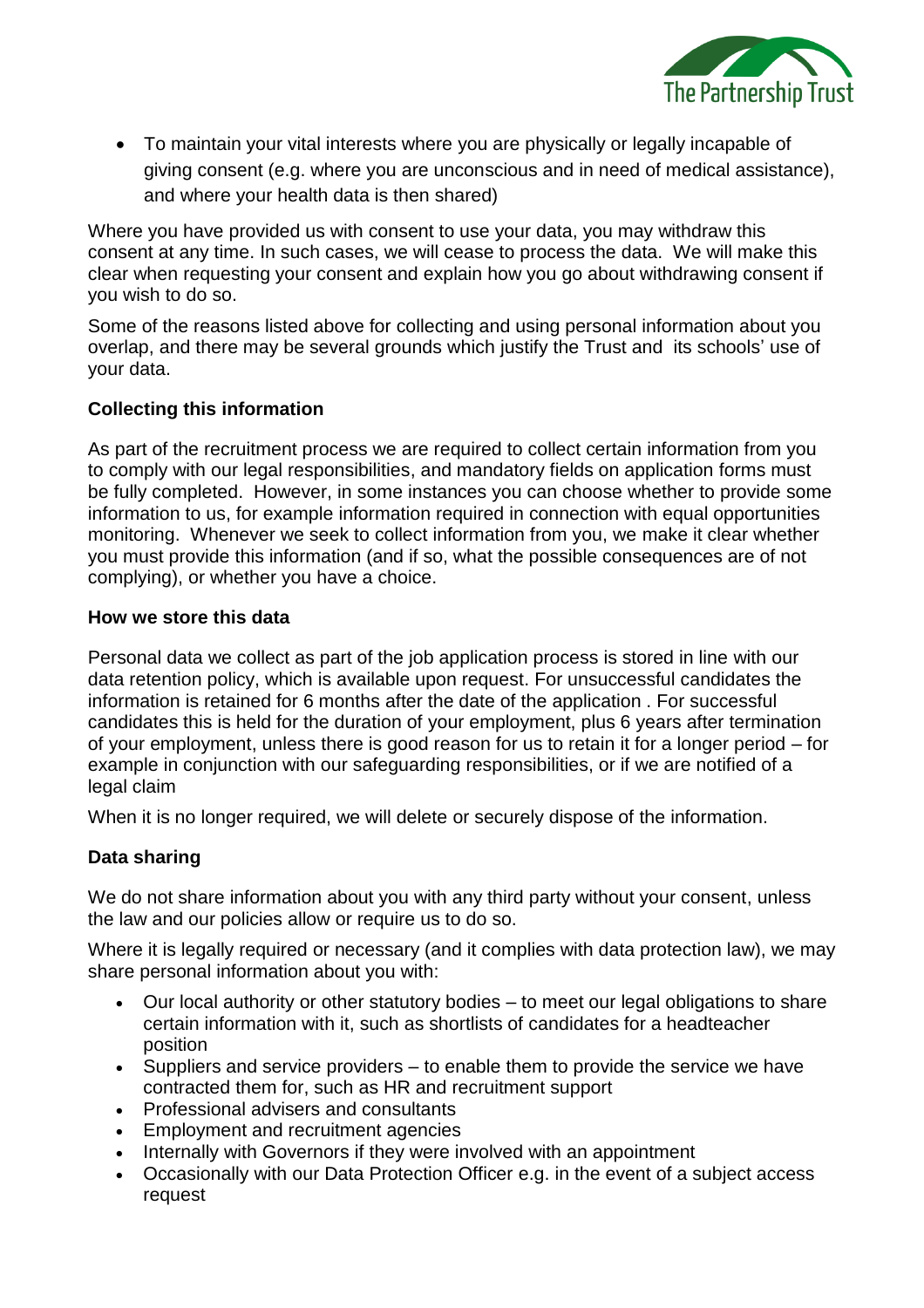

# <span id="page-4-0"></span>**Transferring data internationally**

In the event that we have to transfer personal data from the UK to a country or territory outside of the European Economic Area, we will do so in accordance with data protection law and obtain sufficient safeguards.

# <span id="page-4-1"></span>**How to access the personal information we hold about you**

Individuals have a right to make a 'subject access request' to gain access to personal information that the Trust (and the schools within it) holds about them.

If you make a subject access request, and if we do hold information about you, we will:

- Give you a description of it
- Tell you why we are holding and processing it, and how long we will keep it for
- Explain where we got it from, if not from you
- Tell you who it has been, or will be, shared with
- Let you know whether any automated decision-making is being applied to the data, and any consequences of this
- Give you a copy of the information in an intelligible form

You may also have a right for your personal information to be transmitted electronically to another organisation in certain circumstances. If you would like to make a request, please contact the Trust office.

#### <span id="page-4-2"></span>**Your other rights regarding your data**

Under data protection law, individuals have certain rights regarding how their personal data is used and kept safe. You have the right to:

- Object to the use of your personal data if we are processing it on the basis of public interest; the exercise of official authority, or legitimate interests, in which case we will consider your objections particularly those around damage or distress, and balance them against the interests of the Trust and the schools within it to continue to process the data
- Object to your data being used to send you direct marketing
- Object to the use of your personal data for decisions being taken by automated means (by a computer or machine, rather than a person)
- Request that data which you believe to be inaccurate is amended
- In certain circumstances, have personal data deleted or destroyed, or the processing of the data restricted
- A right to seek redress, either through the ICO, or through the courts

To exercise any of these rights, please contact the Trust office or our Data Protection Officer.

# <span id="page-4-3"></span>**Contact and Complaints**